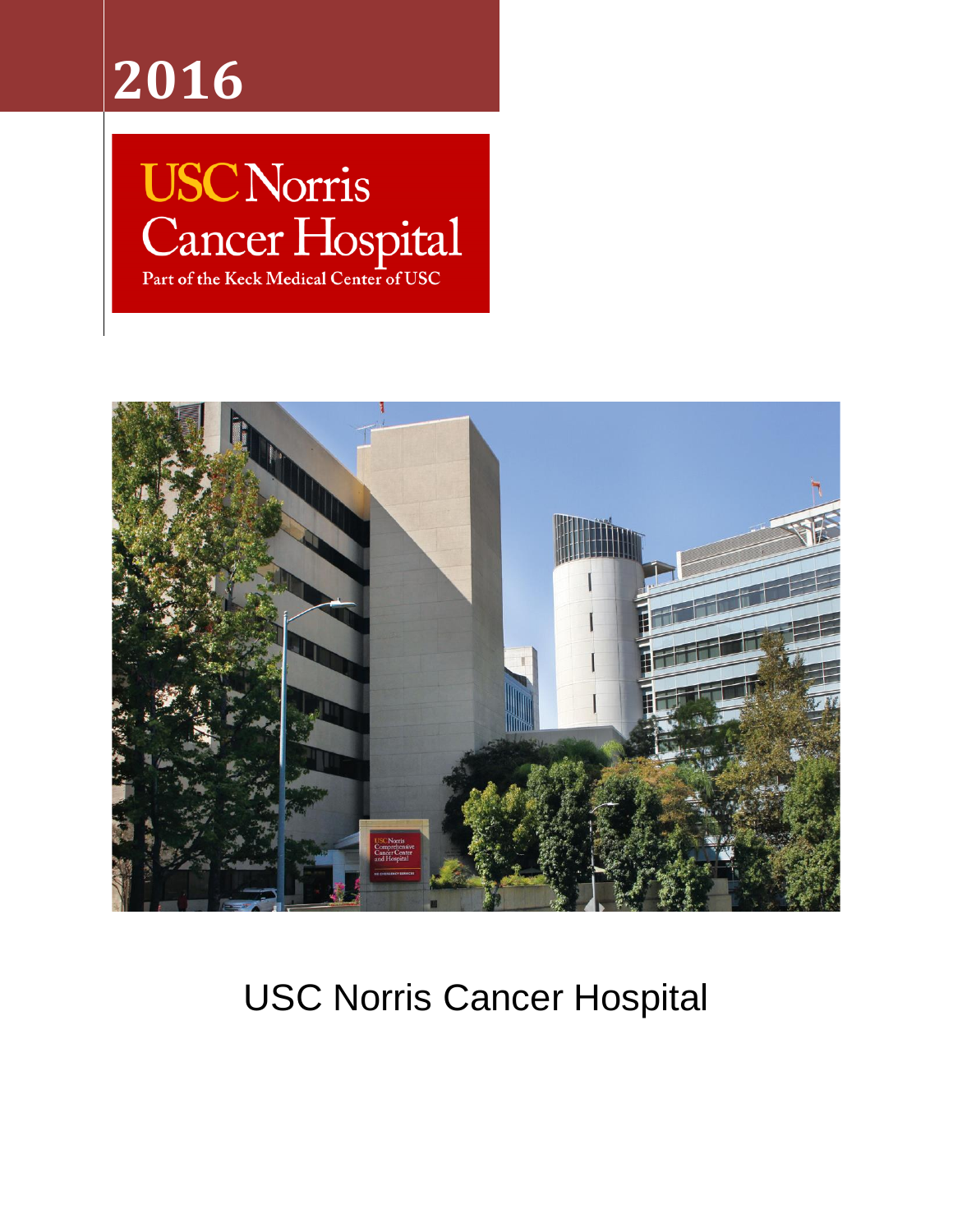### Annual Report and Plan for COMMUNITY BENEFIT

## Fiscal Year 2016

Submitted to: Office of Statewide Health Planning & Development Healthcare Information Division Accounting and Reporting Systems Section Sacramento, California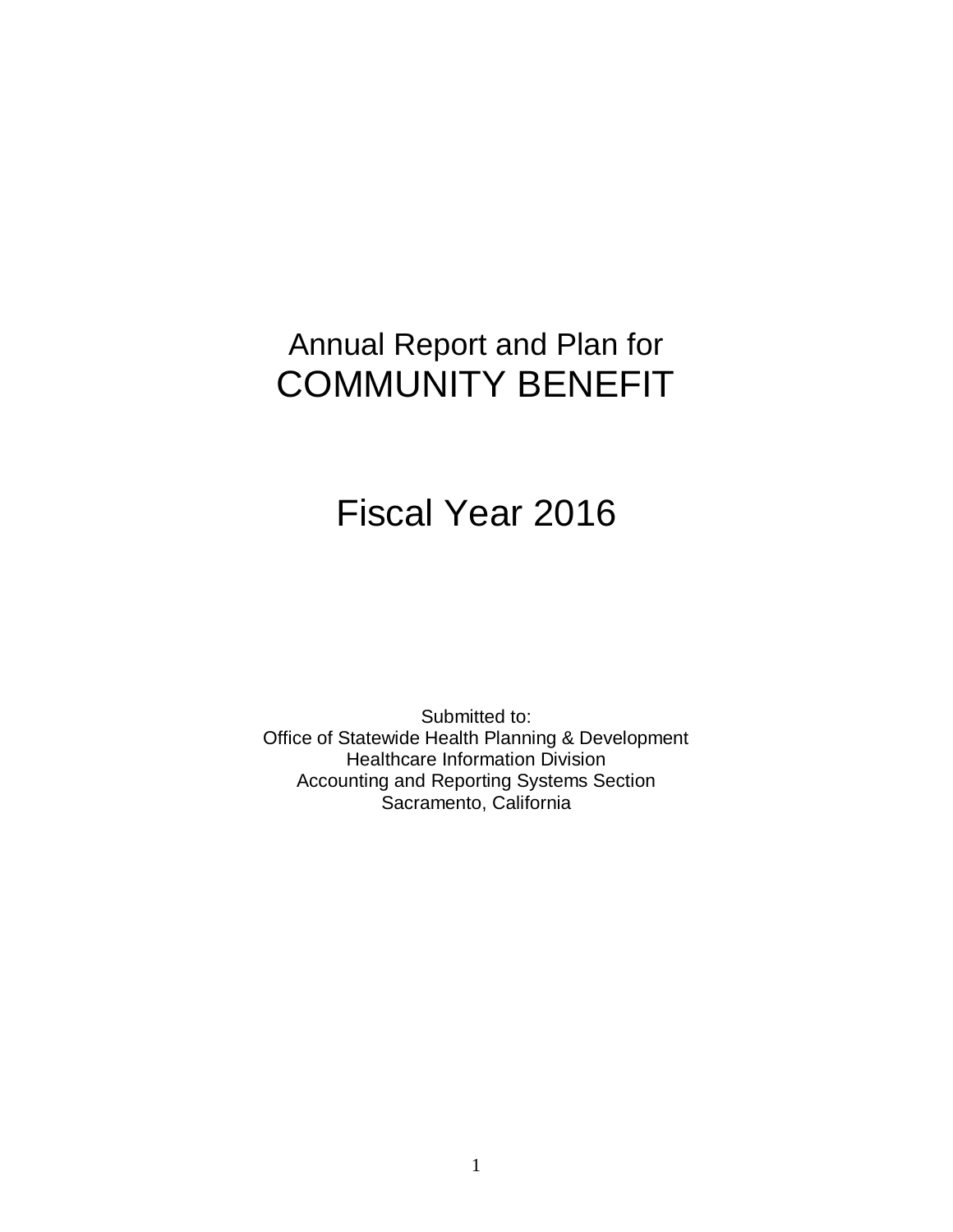#### **TABLE OF CONTENTS**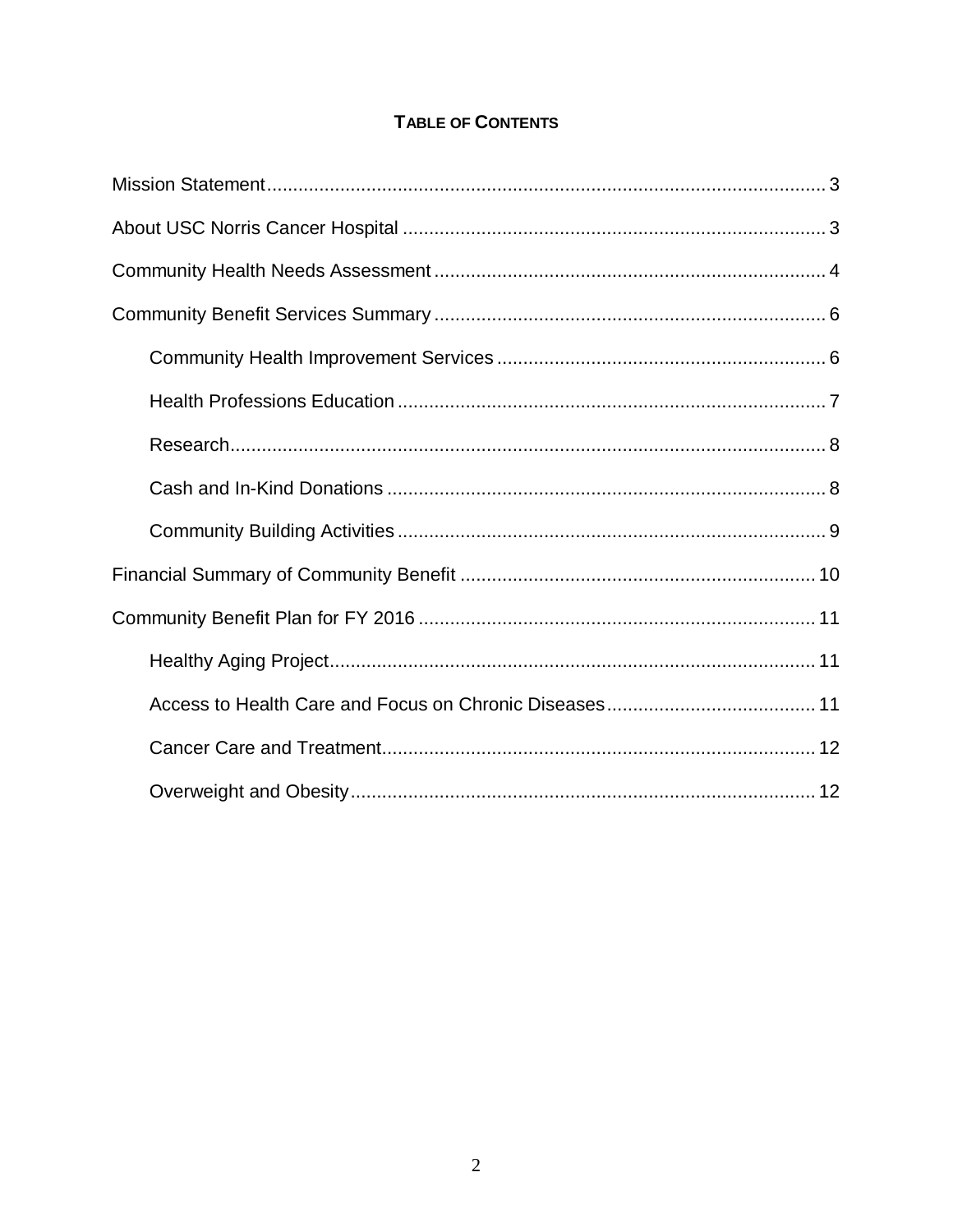#### <span id="page-3-0"></span>**MISSION STATEMENT**

We are the USC Norris Cancer Hospital. We strive to be the trusted leader in quality health care that is personalized, compassionate and innovative.

- We stand for empowerment, integrity, respect, collegiality and vitality
- We commit to authenticity
- We commit to excellence in clinical care, teaching and research

You can count on us to be fully present in the delivery of uncompromising health care.

#### <span id="page-3-1"></span>**ABOUT USC NORRIS CANCER HOSPITAL**

USC Norris Cancer Hospital is a private, nonprofit acute care hospital staffed by the faculty at the Keck School of Medicine of the University of Southern California. On November 1, 2011 we introduced the Keck Medicine of USC – a new name in worldclass medicine encompassing USC Norris Cancer Hospital and Keck Hospital of USC (formerly USC University Hospital), and 500 renowned faculty physicians from the Keck School of Medicine of USC. In 2013, Keck Medicine of USC affiliated with USC Verdugo Hills Hospital.

One of only a few facilities in Southern California built exclusively for cancer research and patient care, USC Norris Cancer Hospital is a 60-bed inpatient facility providing acute and critical care. The hospital features a designated bone marrow transplantation unit and a surgical unit with specially trained staff who strive to meet the unique needs of cancer patients and their loved ones. USC Norris Cancer Hospital is affiliated with the USC Norris Comprehensive Cancer Center – a National Cancer Institute-designated comprehensive cancer center. The close affiliation between the Hospital and Cancer Center offers access to patients seeking the latest breakthroughs in cancer prevention and treatment. In addition to patient care, USC Norris Cancer Hospital is a site for clinical research, supporting patients participating in cutting edge clinical trials. USC Norris Cancer Hospital is also strongly committed to education. As a member of the USC family, it is a teaching hospital, training residents and fellows in graduate medical education.

Staffed by physicians, who are also faculty at the Keck School of Medicine of the University of Southern California, USC Norris Cancer Hospital offers advanced treatment devoted to cancer treatment and research. Treatment options include surgery, radiation therapy and chemotherapy, and newer approaches to cancer management, such as immunotherapy and gene therapy.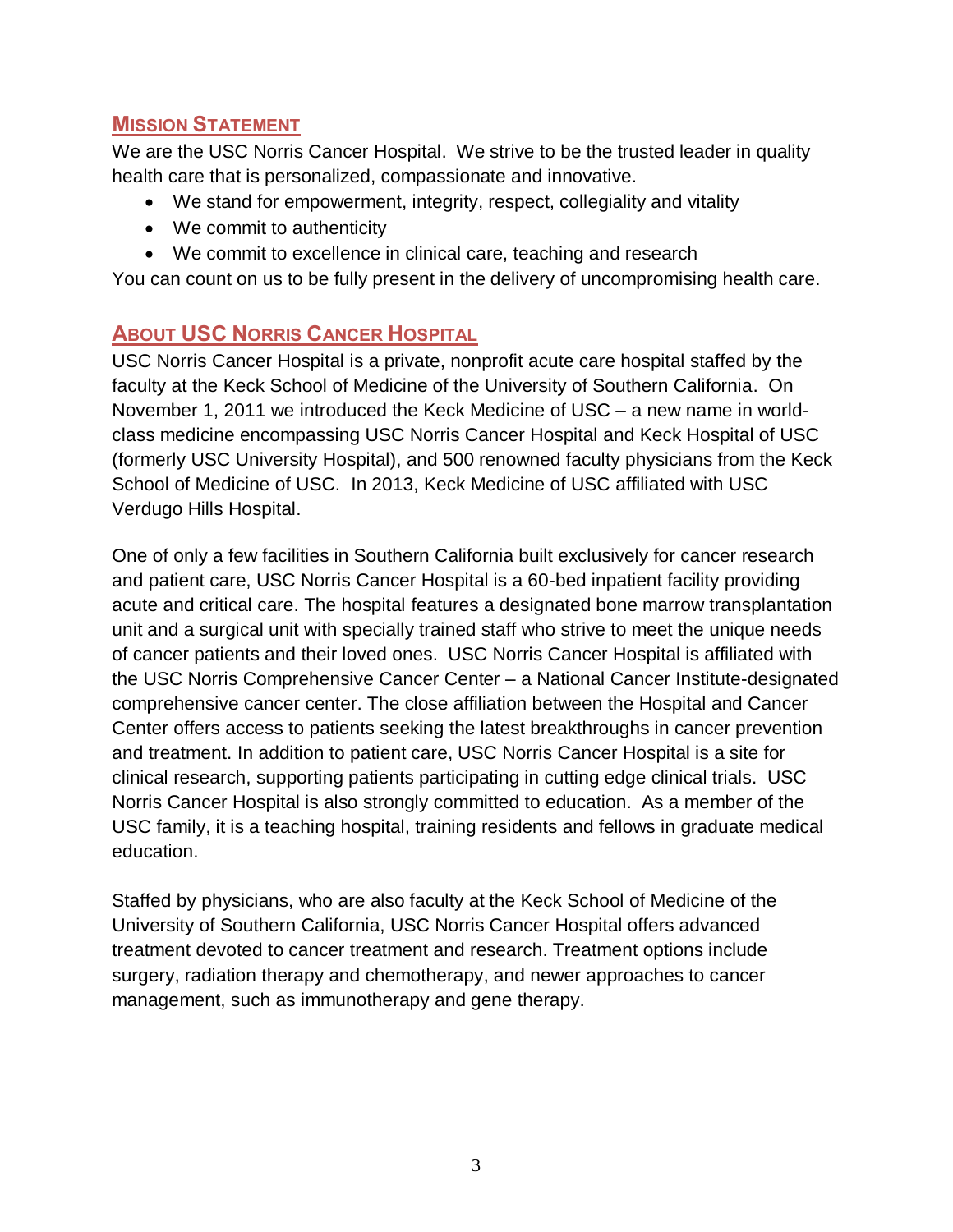#### **COMMUNITY HEALTH NEEDS ASSESSMENT**

<span id="page-4-0"></span>In 2016, USC Norris Cancer Hospital conducted a Community Health Needs Assessment (CHNA) as required by state and federal law. California Senate Bill 697 and the Patient Protection and Affordable Care Act and IRS section 501(r)(3) direct tax exempt hospitals to conduct a CHNA and develop an Implementation Strategy every three years. This CHNA was carried out in partnership with Keck Hospital of USC. The complete Community Health Needs Assessment and the sources of data can be accessed at [www.keckmedicine.org/community-benefit/.](http://www.keckmedicine.org/community-benefit/)

USC Norris Cancer Hospital is located east of downtown Los Angeles on USC's Health Sciences Campus at 1441 Eastlake Avenue, Los Angeles, California 90033. It is located in the Boyle Heights neighborhood of Los Angeles in LA County Service Planning Area (SPA) 4. The hospital draws primarily adult patients regionally from Southern California, with a primary service area of Los Angeles County, California.

#### Methodology

The assessment incorporated components of primary data collection and secondary data analysis that focus on the health and social needs of the service area. Secondary data were collected from a variety of sources. Targeted interviews were used to gather information and opinions from persons who represented the broad interests of the community served by the hospital. Fifteen interviews were completed. Interviewees included individuals who are leaders and representatives of medically underserved, lowincome, and minority populations, or regional, State or local health or other departments or agencies that have "current data or other information relevant to the health needs of the community served by the hospital facility." Input was obtained from Los Angeles County Department of Public Health officials.

The analysis of secondary data yielded a preliminary list of significant health needs, which then informed primary data collection. The primary data collection process was designed to validate secondary data findings, identify additional community issues, solicit information on disparities among subpopulations, ascertain community assets to address needs and discover gaps in resources. The identified significant health needs were prioritized with input from the community and resulted in the following prioritization of the significant health needs:

- 1. Access to care
- 2. Chronic diseases
- 3. Overweight/obesity
- 4. Mental health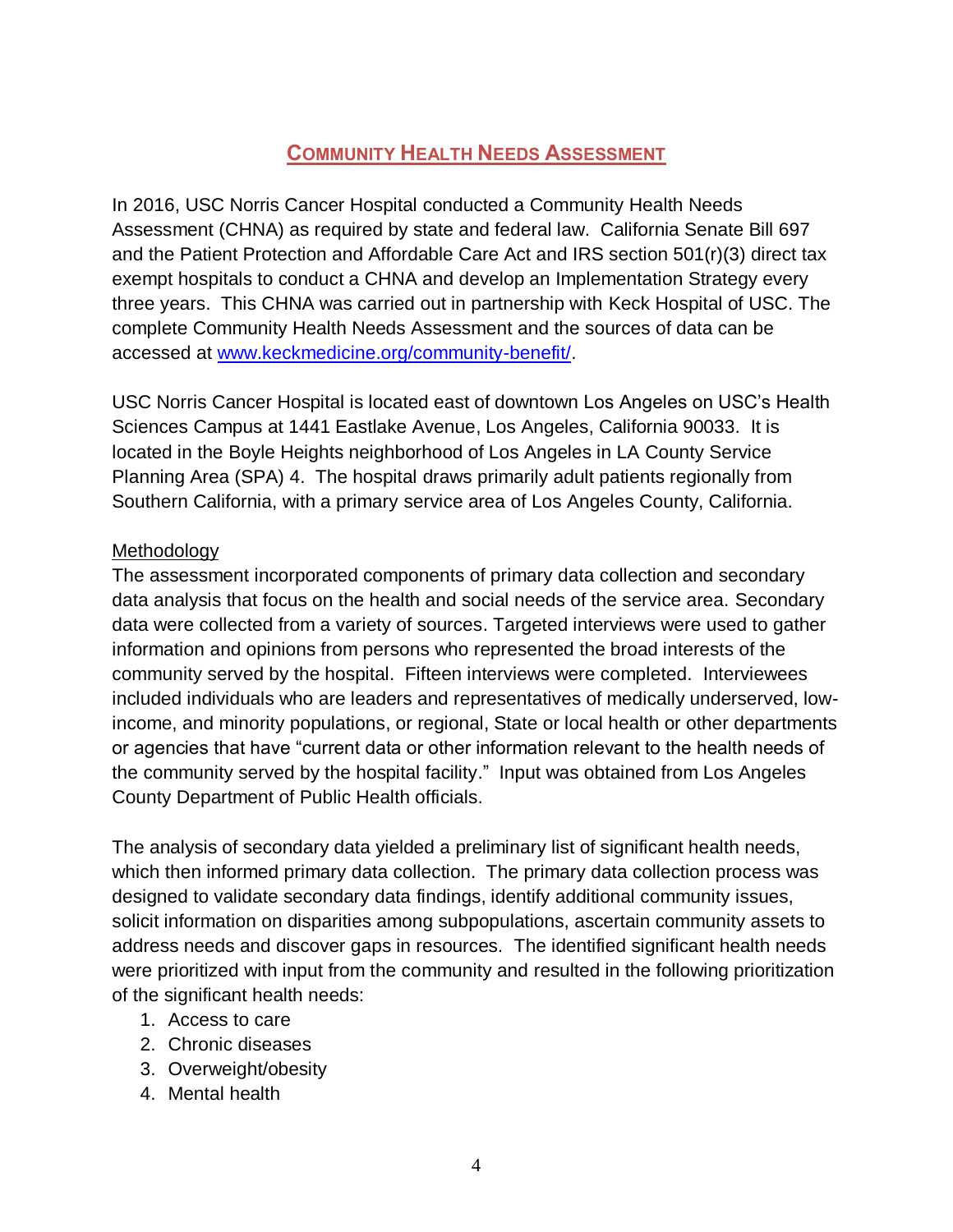- 5. Substance abuse
- 6. Cancer
- 7. Safety and community violence
- 8. STD/HIV/AIDS
- 9. Dental health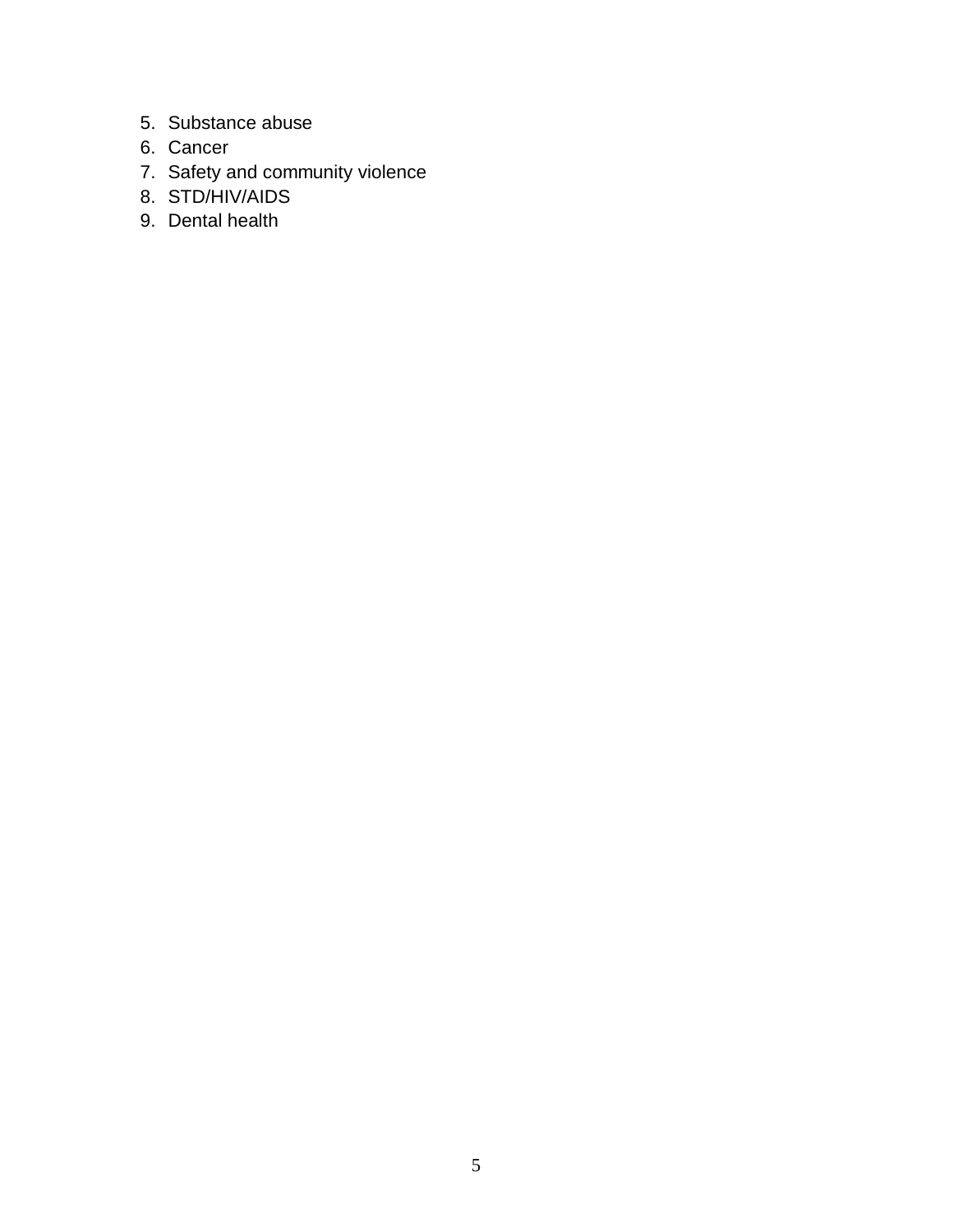#### **COMMUNITY BENEFIT SERVICES SUMMARY**

#### <span id="page-6-1"></span><span id="page-6-0"></span>**COMMUNITY HEALTH IMPROVEMENT SERVICES**

*Activities carried out to improve community health.*

#### Community Health Education

USC Norris Cancer Hospital participated in and hosted a number of community-based education and outreach efforts to raise awareness of cancer and encourage prevention activities. The hospital provided health education informational materials and hosted education seminars and workshops on a variety of topics open to the public. They also provided public health education in the media and community health awareness events to encourage healthy behaviors, and prevent and treat cancer.

Support group sessions were dedicated to serving those dealing with cancer and their caregivers. Printed educational materials on a variety of cancer prevention and treatment topics were made available to patients, families, community groups and the public, for no charge.

- Bladder Cancer Support Group for male and female patients and their families who are pre- and post-treatment for bladder cancer. Meetings feature speakers on relevant topics, and open discussions during which members may share information and feelings related to diagnosis and treatment.
- Caregiver Support Group this support group is open to men and women who are caring for loved ones. Meetings feature current topics related to caregiving for discussion. We provide a safe haven for sharing feelings in a nonjudgmental atmosphere, exploring coping mechanisms and supporting one another.
- For Men Only Prostate Cancer Support Group we offer a support group to provide men with prostate cancer the chance to share common concerns and feelings in a smaller, more intimate setting. The group is facilitated by a Licensed Clinical Social Worker.
- Look Good Feel Better this program is presented in cooperation with the American Cancer Society, the Cosmetology Association, and the Cosmetics, Toiletry and Fragrance Association Foundation. It is designed to address the special concerns of women undergoing or who will undergo chemotherapy or radiation therapy and provides information on make-up, skin care, and hair care.
- Lung Cancer Education/Support Group this program is open to individuals and their families who are pre- and post-treatment for lung cancer. Meetings feature a speaker on a relevant topic, and open discussion. The meeting provides members with an opportunity to share and listen to information and feelings related to diagnosis and treatment.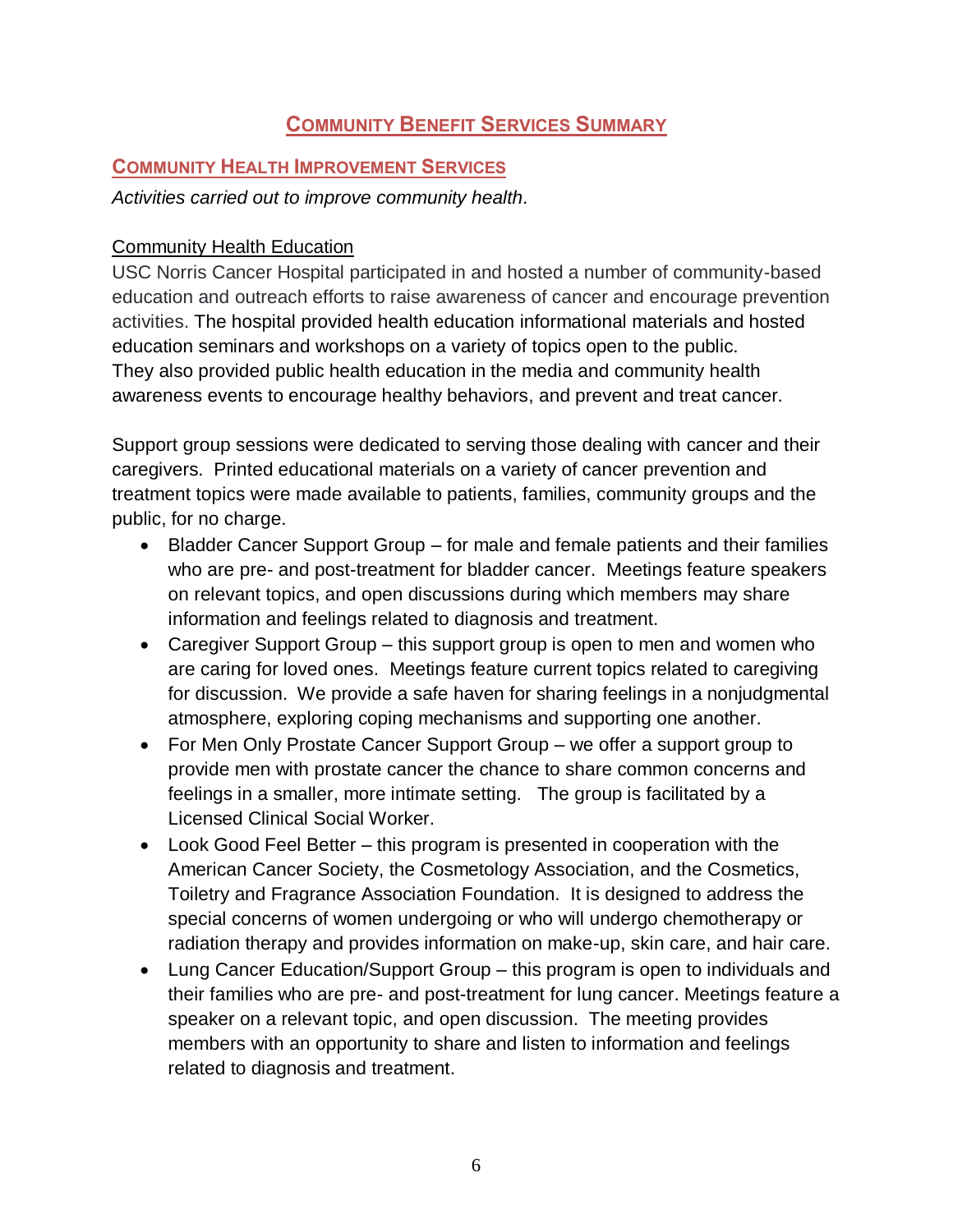#### Community Based Clinical Services

Festival of Life – the annual Festival of Life celebration was hosted by USC Norris Cancer Hospital and touched the lives of 830 participants. The Festival is a celebration held for cancer survivors and their families and is open to the public. The Festival included inspirational speakers, testimonials, cancer prevention and treatment information, and other events.

#### Health Care Support Services

- CancerHelp is a computer-based cancer education program from the National Cancer Institute. This program is available to patients, staff and the public.
- The Patient Education and Community Outreach Center (PEOC) and Jennifer Diamond Cancer Resource Library is a state-of-the-art facility with print and electronic cancer education and resource materials devoted to patients, their families and community members seeking information on cancer. The center also provides outreach activities and conducts informational programs relevant to the communities it serves.
- The Image Enhancement Center assists with appearance and body image issues as a result of cancer treatment. Services are open to the community and include mastectomy prosthesis fittings. The Center engages a Mastectomy Fitter.
- Taxi vouchers were made available to patients and families for whom accessing transportation is a barrier to obtaining care.
- Keck Medicine of USC provided access to an electronic health library available to the public on its website. The site provides information on health conditions, wellness and prevention.

#### <span id="page-7-0"></span>**HEALTH PROFESSIONS EDUCATION**

*Educational programs for physicians and medical students, nurses and nursing students, and other health care professionals and students.*

#### Graduate Medical Education

The USC Hospitals are clinical settings for Interns, Residents and Fellows from the USC Keck School of Medicine. Clinical faculty at the Keck School of Medicine directs a broad range of accredited residency and fellowship training programs.

#### Nursing Education

Nursing students from American University of Health Sciences, California State University Los Angeles, Grand Canyon University, UCLA, Mount St. Mary's College, California State University Dominguez Hills, University of San Francisco, West Coast University, Glendale Community College and Azusa Pacific University were precepted by the nursing staff.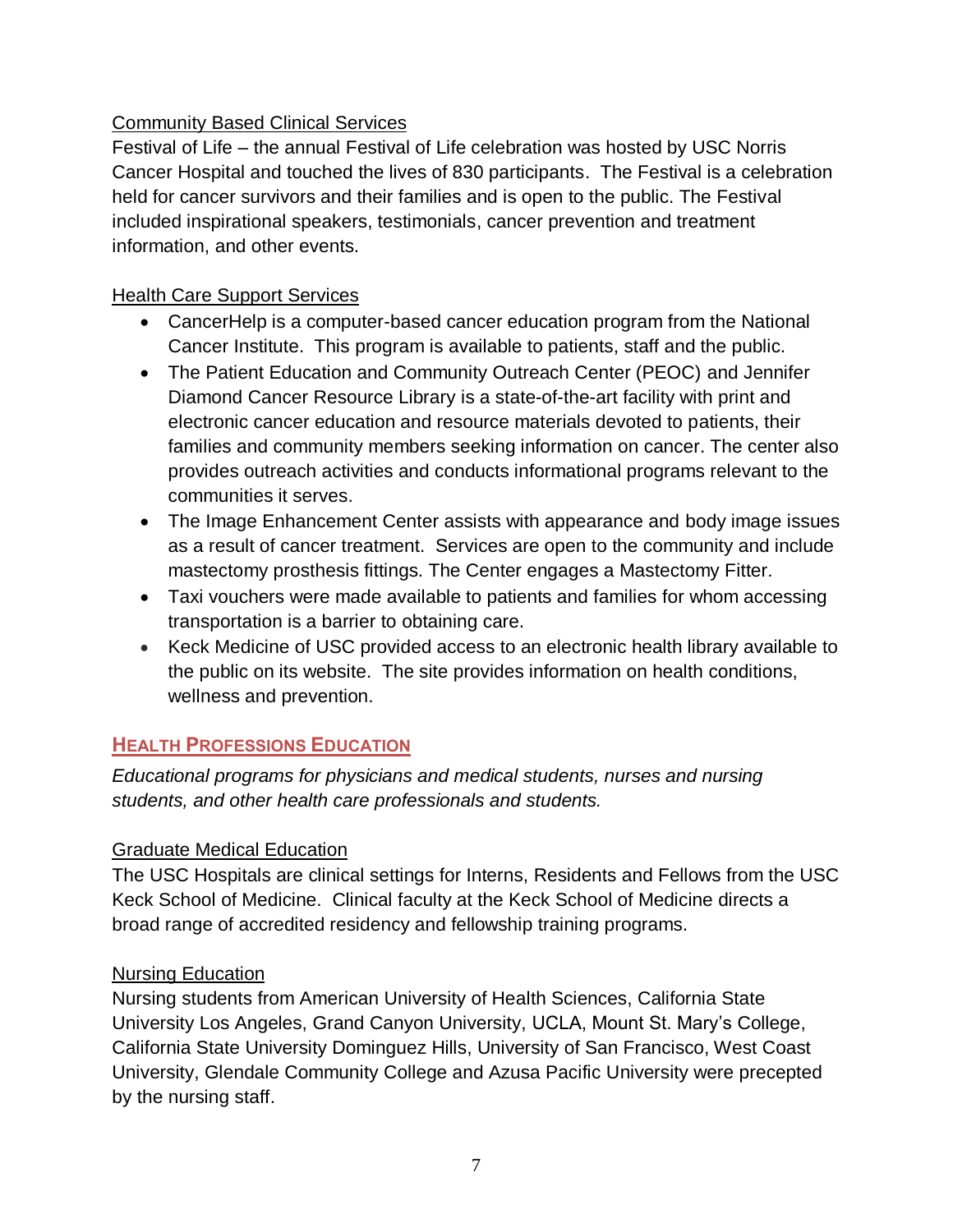#### Other Health Professions Education

- Speech Therapists and Occupational Therapists obtained precepted internships.
- USC Pharmacy students were assigned pharmacist preceptors and received onsite training.
- 6 graduate level students in social work received student precepting.

#### Continuing Education

The hospital hosted education events made available to health providers throughout the USC Keck School of Medicine, hospital staff and the provider community. The hospital offered guests lectures presented to the at-large clinician community and to health sciences students in Southern California.

#### <span id="page-8-0"></span>**RESEARCH**

*Clinical and community health research, and studies on health care delivery that are generalizable, shared with the public and funded by the government or a tax-exempt entity; does not include the costs of proprietary research.*

Clinical trials take place at the USC Health Sciences Campus. Administration and oversight are provided for research studies that involve hospital patients and facilities.

#### <span id="page-8-1"></span>**CASH AND IN-KIND DONATIONS**

*Funds and in-kind services donated to community groups and other nonprofit organizations.*

#### Cash Contributions and Sponsorships

Contributions to nonprofit community organizations were made to:

- Dorr Institute for Arthritis: Operation Walk
	- Operation Walk is a volunteer medical services organization founded and run by Keck Medicine of USC's Dr. Lawrence Dorr. The nonprofit is dedicated to providing life improving care for arthritis and other debilitating bone and joint conditions for individuals who do not have health insurance. In its fourth year, the hospital hosted Dr. Dorr's team and provided an operating room, medical supplies and staff to perform bilateral hip surgery on an uninsured Los Angeles County individual.

Through the Operation Walk organization, the hospital also hosted a team of nurses and technicians to assist with joint surgeries for the medically needy in Cuba. They completed 53 joint surgeries.

• Proyecto Pastoral Women's Conference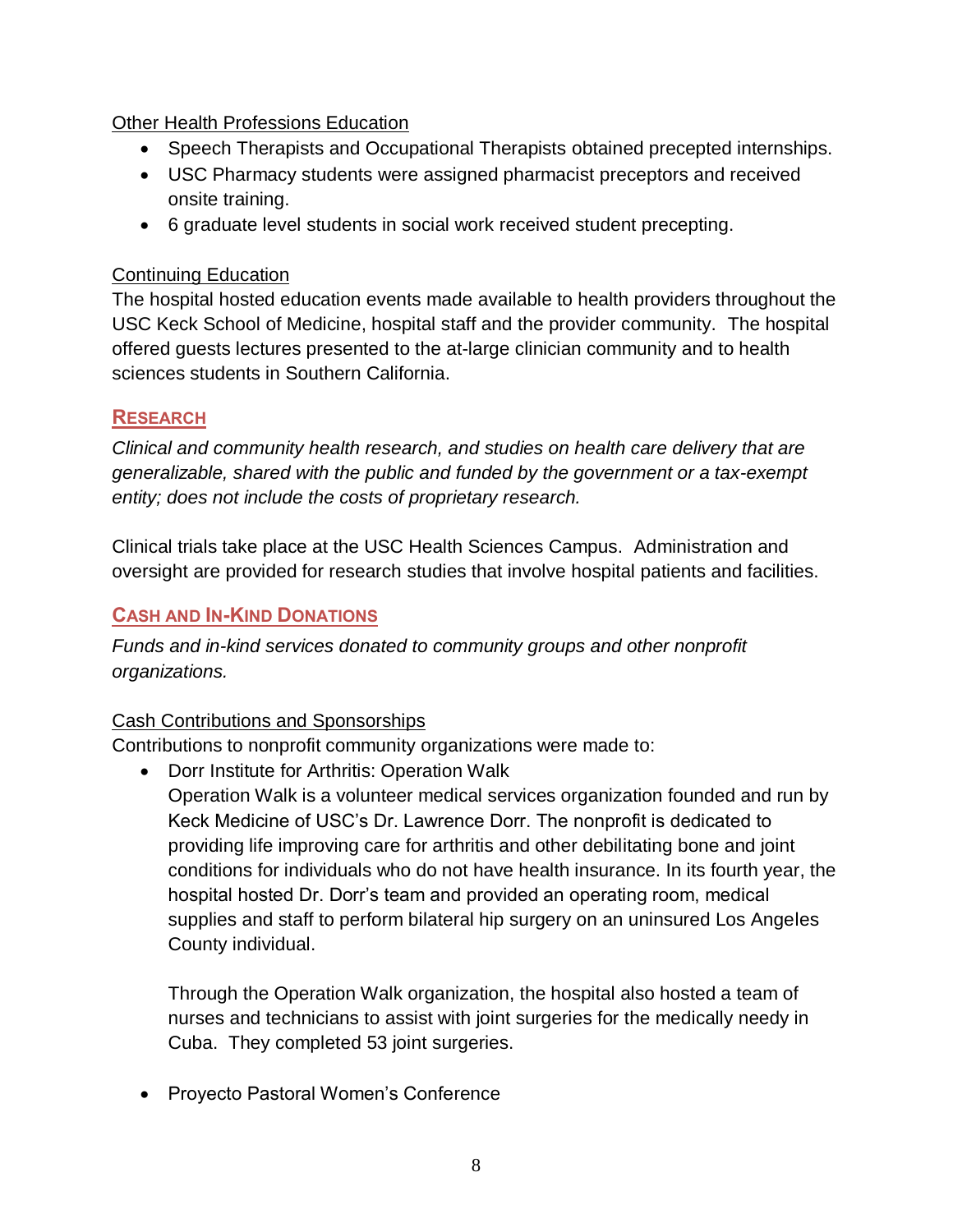Presentations were focused on health care, nutrition and fitness, self-esteem, and wellness. Local health and social service agencies were in attendance to provide information and resources.

- USC Norris Comprehensive Cancer Center Support of the USC Norris Comprehensive Cancer Center provided cancer research, treatment, prevention and education.
- Additional Support to Community Partners The hospital provided in-kind donations of meeting space and parking for a number of nonprofit organizations and community groups. Contributions were made to additional nonprofit organizations, charity events and event sponsorships.

#### <span id="page-9-0"></span>**COMMUNITY BUILDING ACTIVITIES**

*Activities that support the community by offering the expertise and resources of the hospital.*

Student Education: Internships and Mentoring, Workforce Development Keck Medicine of USC continued its efforts to engage students from local Los Angeles schools that typically enroll underserved students. Students from the Bravo Medical Magnet High School participated in a job shadowing and mentoring program. Each semester, three classes of students spend 7.5 hours a week working with staff in a variety of roles and departments.

Established in 1970, USC's Med-COR Program, which stands for Medical Counseling Organizing and Recruiting, works with high school students of color to help prepare them for careers in the health professions. Students are provided structured academic enrichment in the areas of mathematics, science, and English as well as academic counseling, SAT assistance, and summer internships at local hospitals. The program serves students from four local schools: Francisco Bravo Medical Magnet High School, King-Drew Medical Magnet High School, Orthopaedic Hospital Medical Magnet High School and Van Nuys High School.

A high school immersion program engaged local students in a series of lectures about health care. The students heard from hospital staff and toured the hospital. They viewed a surgery and got to see the behind the scenes work of a number of departments, including the laboratory and pharmacy.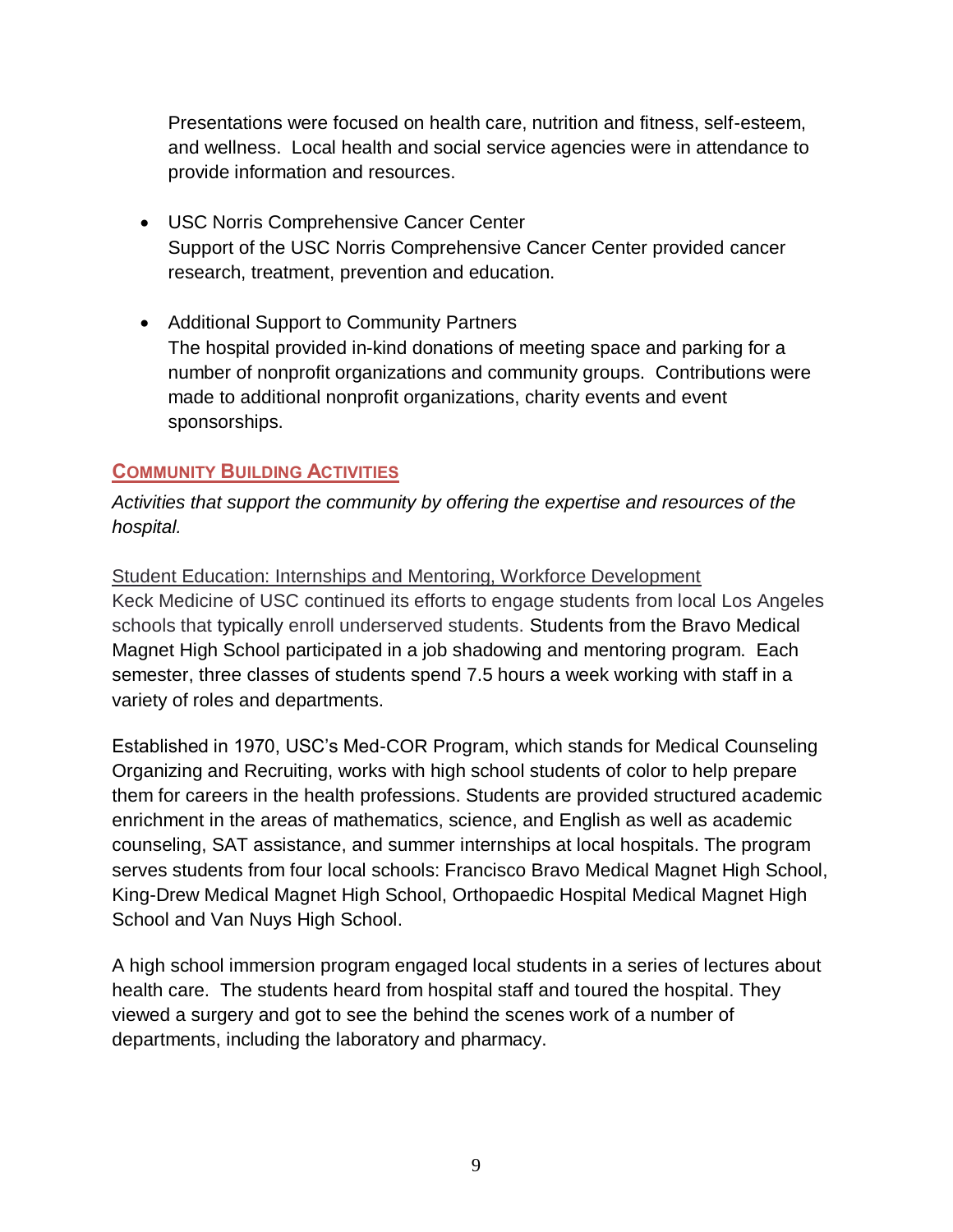#### **FINANCIAL SUMMARY OF COMMUNITY BENEFIT**

<span id="page-10-0"></span>USC Norris Cancer Hospital, Keck Hospital of USC and USC Verdugo Hills Hospital community benefit funding for FY16 (July 2015 – June 2016) are reported as a combined entity and summarized in the table below.

| <b>Community Benefit Categories</b>                                              | <b>Net Benefit</b> |
|----------------------------------------------------------------------------------|--------------------|
| Charity Care Financial Assistance <sup>1</sup>                                   | \$5,399,312        |
| Unpaid Costs of Medi-Cal and Other Means Tested Government Programs <sup>2</sup> | \$42,166,529       |
| Health Professions Education and Research <sup>3</sup>                           | \$24,431,345       |
| Other for the Broader Community <sup>4</sup>                                     | \$1,247,641        |
| <b>TOTAL COMMUNITY BENEFIT PROVIDED</b>                                          | \$73,244,827       |
| <b>Excluding Unpaid Costs of Medicare</b>                                        |                    |
| <b>Unpaid Costs of Medicare</b>                                                  | \$84,148,360       |
| <b>TOTAL COMMUNITY BENEFIT PROVIDED</b>                                          | \$157,393,187      |
| <b>Including Unpaid Costs of Medicare</b>                                        |                    |

 $\overline{a}$ 

<sup>1</sup> Charity Care - Includes traditional charity care/financial assistance to eligible patients at reduced or no cost based upon the individual patient's financial situation.

<sup>&</sup>lt;sup>2</sup> Unpaid costs of public programs include the difference between costs to provide a service and the rate at which costs are determined based on the overall cost to charge ratio. This total includes the Hospital Provider Fees (HPF) paid to the State of California.

<sup>&</sup>lt;sup>3</sup> Costs related to health professions education programs, including graduate medical education and

clinical training for students, and research that the hospital supports.<br><sup>4</sup> Includes non-billed activities, such as community education, screenings, support groups and health support services; community benefit operations; and grants and in-kind donations to support community health.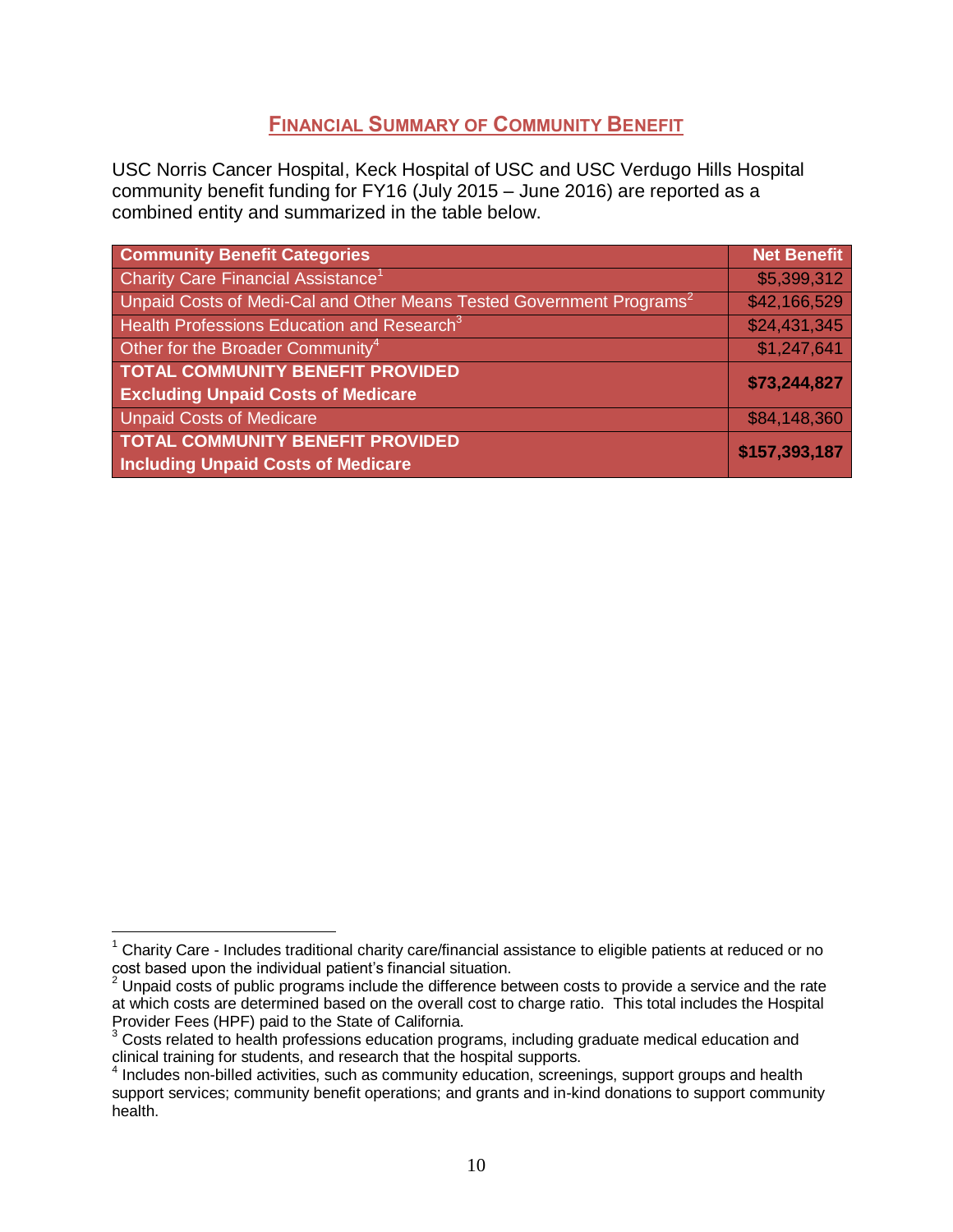#### **COMMUNITY BENEFIT PLAN FOR FY 2017**

<span id="page-11-0"></span>In FY16, USC Norris Cancer Hospital in conjunction with Keck Hospital of USC completed a Community Health Needs Assessment and identified priority health needs: access to care, cancer, chronic diseases and overweight/obesity. As required by federal IRS guidelines, an Implementation Strategy was developed to address the priority health needs. This plan spans the time period 2017-2019. For FY17, the hospital plans to continue to meet the identified priority health needs through a commitment of resources with the following programs and services.

#### <span id="page-11-1"></span>**Healthy Aging Project**

#### **Background**

Older adults in Metropolitan Los Angeles / Service Planning Area 4 (SPA 4), the region in which Keck Medical Center of USC resides, fare poorly on many health measures. This is due, in part, to inequitable social, economic and environmental conditions. The majority of these residents are foreign born (65.7%) and they have some of the lowest median household incomes in all of Los Angeles County. Chronic conditions and serious psychological distress are prevalent in this population. Additionally, SPA 4 has fewer allied health professionals (psychologists, RNs, respiratory care practitioners, LCSWs, OTs) when compared to other areas in Los Angeles County.

#### **Strategies**

Health professional students from USC will work with faculty to promote healthy aging in the community near the Health Sciences Campus. Emphasis will be placed on education, exercise and the importance of social connectedness—all associated with healthy aging. Students and faculty will establish collaborative relationships with community members to ensure that the project's goals are aligned with communityidentified needs.

#### <span id="page-11-2"></span>**Access to Health Care and Focus on Chronic Diseases**

#### **Strategies**

USC Norris Cancer Hospital plans to address access to care and chronic diseases by providing links to health resources and offering preventive screenings at community events. The hospital will continue its support for health education workshops, support groups and an annual women's health conference. The hospital will also explore partnership opportunities to support programs and services at Arroyo Vista Family Health Center and Proyecto Pastoral at Dolores Mission that will increase access to care and address chronic disease management. As a leader in health care delivery, Keck Hospital of USC will provide access to health care through telemedicine services that reduce geographic barriers to care. The hospital will continue to provide financial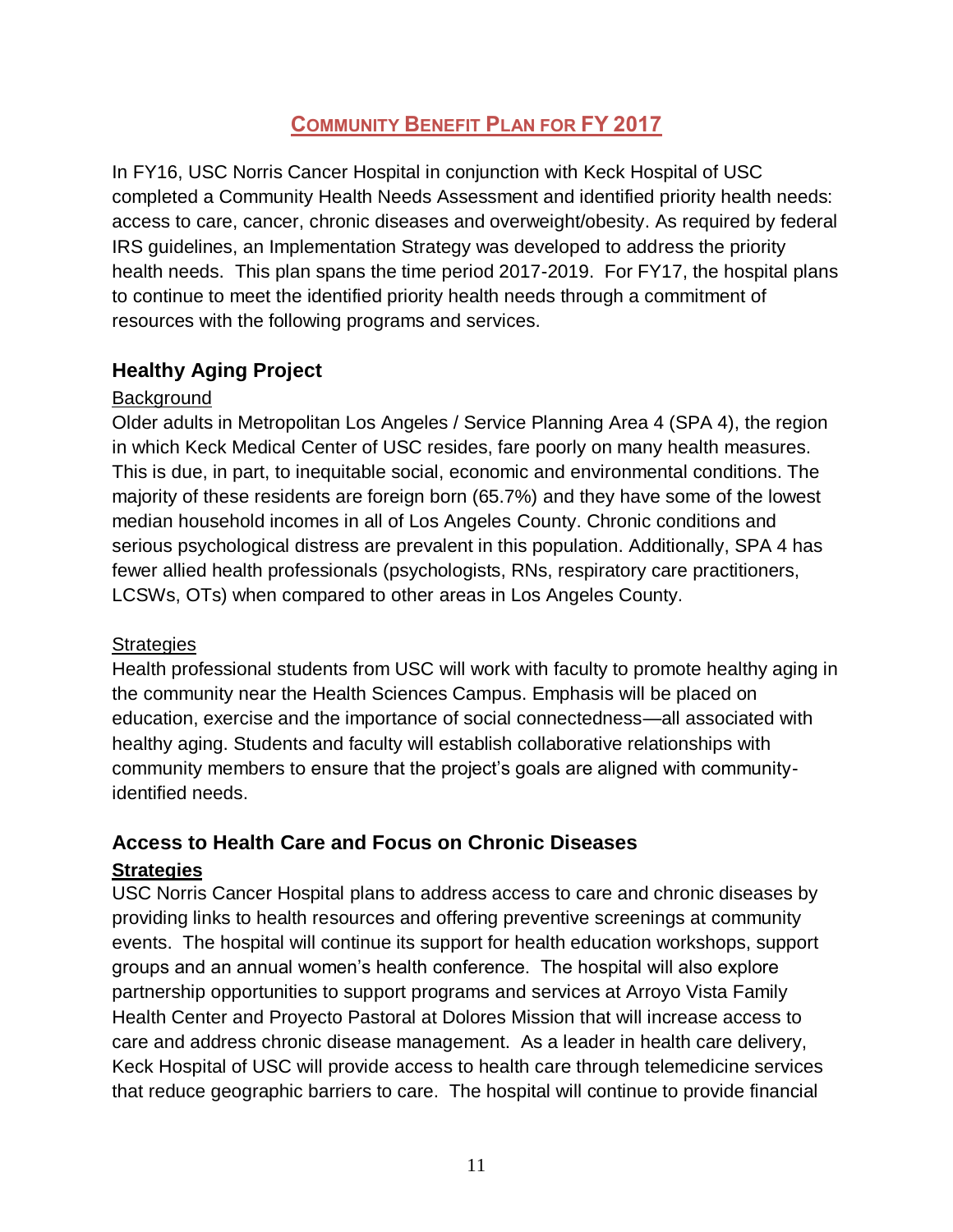assistance through both free and discounted care for health care services, consistent with the hospital's financial assistance policy.

#### <span id="page-12-0"></span>**Cancer Care and Treatment**

#### **Strategies**

USC Norris Cancer Hospital will continue its support of the USC Norris Comprehensive Cancer Center to provide cancer research, treatment, prevention and education. USC Norris partners with the American Cancer Society to offer health education and outreach to the greater Los Angeles community. We will provide health education and support groups that focus on a variety of topics related to health and wellness, cancer management, healthy eating, and physical activity. CancerHelp is a computer-based cancer education program from the National Cancer Institute. This education tool is made available to patients, staff and the public. The Image Enhancement Center at USC Norris Cancer Hospital assists with appearance and body image issues for men and women as a result of cancer treatment. Services will continue to be open to the community and include mastectomy prosthesis fittings.

#### <span id="page-12-1"></span>**Overweight and Obesity**

#### **Strategies**

USC Norris Cancer Hospital plans to address obesity by supporting a weekly Farmer's Market at Hazard Park Recreation Center to provide fresh fruits and vegetables for our local community. We will donate fresh fruits and vegetables to the families in the local neighborhood where there are few local markets. USC will also collaborate with the Los Angeles Police Department to increase security and safety in Hazard park/local neighborhood to encourage exercise and outdoor activities. The hospital will support programs at the East Los Angeles YMCA and the Hazard Park Recreation Center for young people to increase activity levels.

#### **Education in our Neighborhoods**

#### **Strategies**

For many years, USC has committed to minority education in the health sciences. To support this priority need, USC Norris Cancer Hospital will support health care employment opportunities and a health care Mentorship/Training in partnership with Legacy LA.

#### **Plan Effectiveness**

Keck Medicine of USC convenes a Community Benefit Advisory Committee (CBAC) that annually reviews the plan and its effectiveness. The CBAC is comprised of hospital and community representatives. It is through the CBAC that we solicit community views